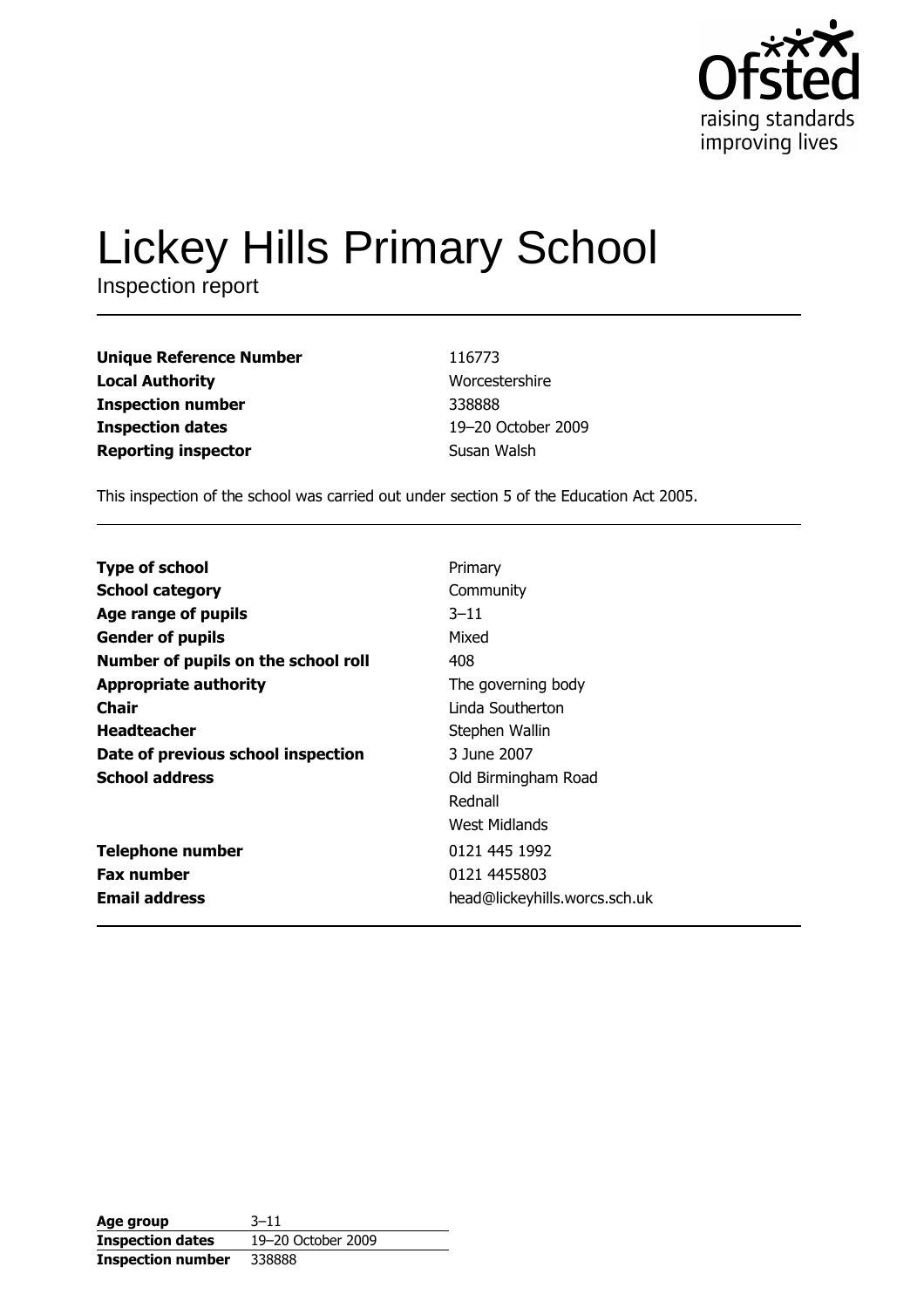The Office for Standards in Education, Children's Services and Skills (Ofsted) regulates and inspects to achieve excellence in the care of children and young people, and in education and skills for learners of all ages. It regulates and inspects childcare and children's social care, and inspects the Children and Family Court Advisory Support Service (Cafcass), schools, colleges, initial teacher training, work-based learning and skills training, adult and community learning, and education and training in prisons and other secure establishments. It rates council children's services, and inspects services for looked after children, safequarding and child protection.

Further copies of this report are obtainable from the school. Under the Education Act 2005, the school must provide a copy of this report free of charge to certain categories of people. A charge not exceeding the full cost of reproduction may be made for any other copies supplied.

If you would like a copy of this document in a different format, such as large print or Braille, please telephone 08456 404045, or email enquiries@ofsted.gov.uk.

You may copy all or parts of this document for non-commercial educational purposes, as long as you give details of the source and date of publication and do not alter the documentation in any way.

Royal Exchange Buildings St Ann's Square Manchester M2 7LA T: 08456 404045 Textphone: 0161 618 8524 E: enquiries@ofsted.gov.uk W: www.ofsted.gov.uk © Crown copyright 2009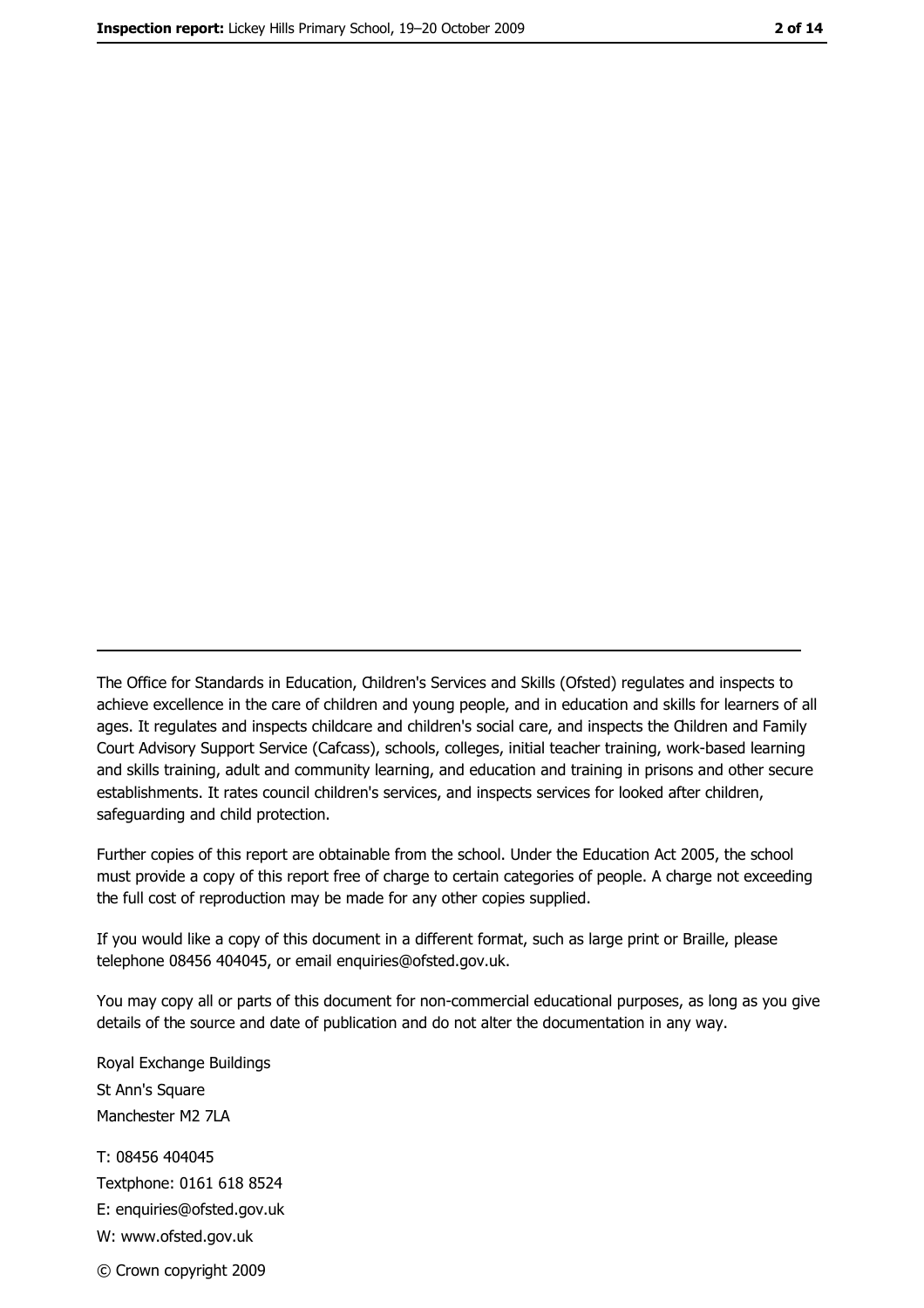# **Introduction**

This inspection was carried out by four additional inspectors. The inspectors visited 21 lessons or parts of lessons, and held meetings with governors, staff and groups of pupils. They observed the school's work and considered a range of documents including the school development plan, records of the schools' monitoring of lessons, and records of pupils' progress.

The inspection team reviewed many aspects of the school's work. It looked in detail at the following:

- the progress that pupils in Key Stage 2 make in writing  $\blacksquare$
- the work of the language unit  $\blacksquare$
- the school's contribution to community cohesion.  $\blacksquare$

## **Information about the school**

The school is much larger than most primary schools. The proportion of pupils known to be eligible for free school meals is below average, as is the proportion of pupils from minority ethnic heritages. The proportion of pupils identified as having special educational needs and/or disabilities is above average. This is because there is a unit within school that caters for pupils with speech and language difficulties. The school has achieved Eco Green Flag and Healthy Schools' status and a leading aspect award for its work with gifted and talented pupils.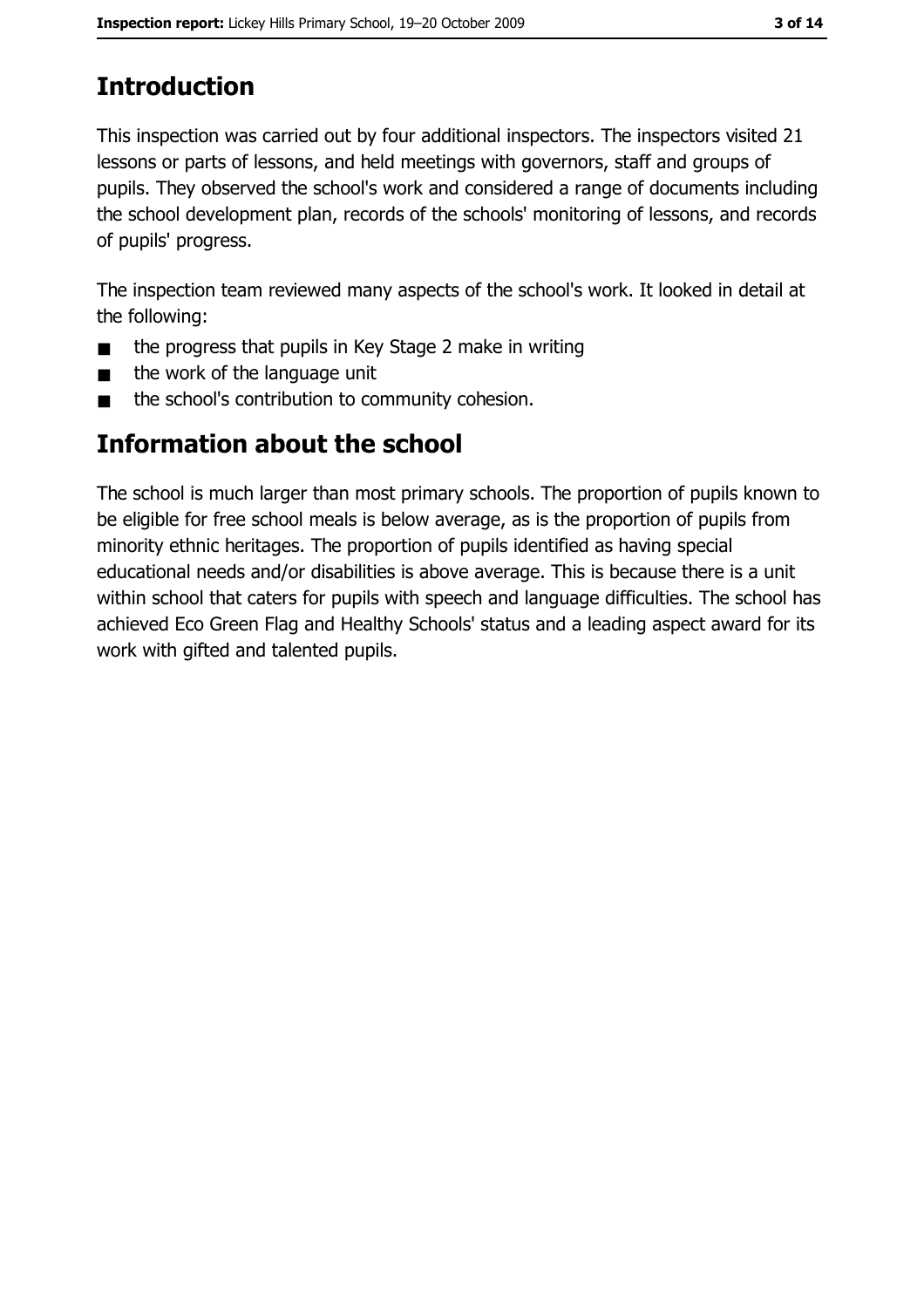# **Inspection judgements**

## Overall effectiveness: how good is the school?

#### The school's capacity for sustained improvement

## **Main findings**

Lickey Hills Primary School is a good school which provides well for its pupils, both in the main school and in the language unit. The headteacher and other leaders have worked well as a team to drive forward new initiatives and, as a result, the school has improved in many areas of its work. Pupils are proud of their school and are keen to make a good contribution to both the school and the local community, especially by promoting sustainability. They behave well both in and out of lessons and know how to keep safe. When children join the school either in the Nursery or Reception class their abilities are similar to those expected for their age. By the time they leave, at the end of Year 6, standards are above average. Pupils have achieved well because of good teaching and the way that they pay attention in lessons and strive to do well. The school has successfully focused on raising standards in mathematics and an above average proportion of pupils are now doing well for their age. Although pupils make good progress in reading, the school knows that more needs to be done to raise standards in writing in Key Stage 2. The content of older pupils' writing often contains engaging ideas and a rich vocabulary but can be let down by simple mistakes in spelling, punctuation and grammar.

Pupils in the unit make good progress because of consistently good teaching. There are high expectations for these pupils in terms of improvement to their communication skills and their personal development. Consequently, parents and carers typically say they are 'thrilled' with the way their children blossom and gain confidence.

The majority of teaching is good and there are many lively and exciting lessons but, very occasionally, there are satisfactory lessons in Key Stage 2. In these few lessons teachers are not as explicit about what pupils are expected to learn and do not always thoroughly check learning at the end of lessons. In the great majority of lessons, work is very carefully matched to pupils' needs. Intermittently, pupils of different abilities complete similar work particularly where classes are arranged by ability in Key Stage 2. The school is aware that academic guidance needs to be strengthened. There are examples of good marking particularly in Key Stage 1 but occasionally in Key Stage 2 academic target setting and marking does not give pupils precise guidance about how to improve their work, especially in writing.

The school has carefully monitored the quality of teaching and kept a close eve on pupils' progress. As a result, leaders and managers have a very clear picture of the school's strengths and have been able to successfully tackle weaknesses. Since the previous inspection, the provision in Key Stage 1 has been much enhanced and this has led to much higher standards at the end of Year 2. Higher standards in mathematics

| 2 |
|---|
| 2 |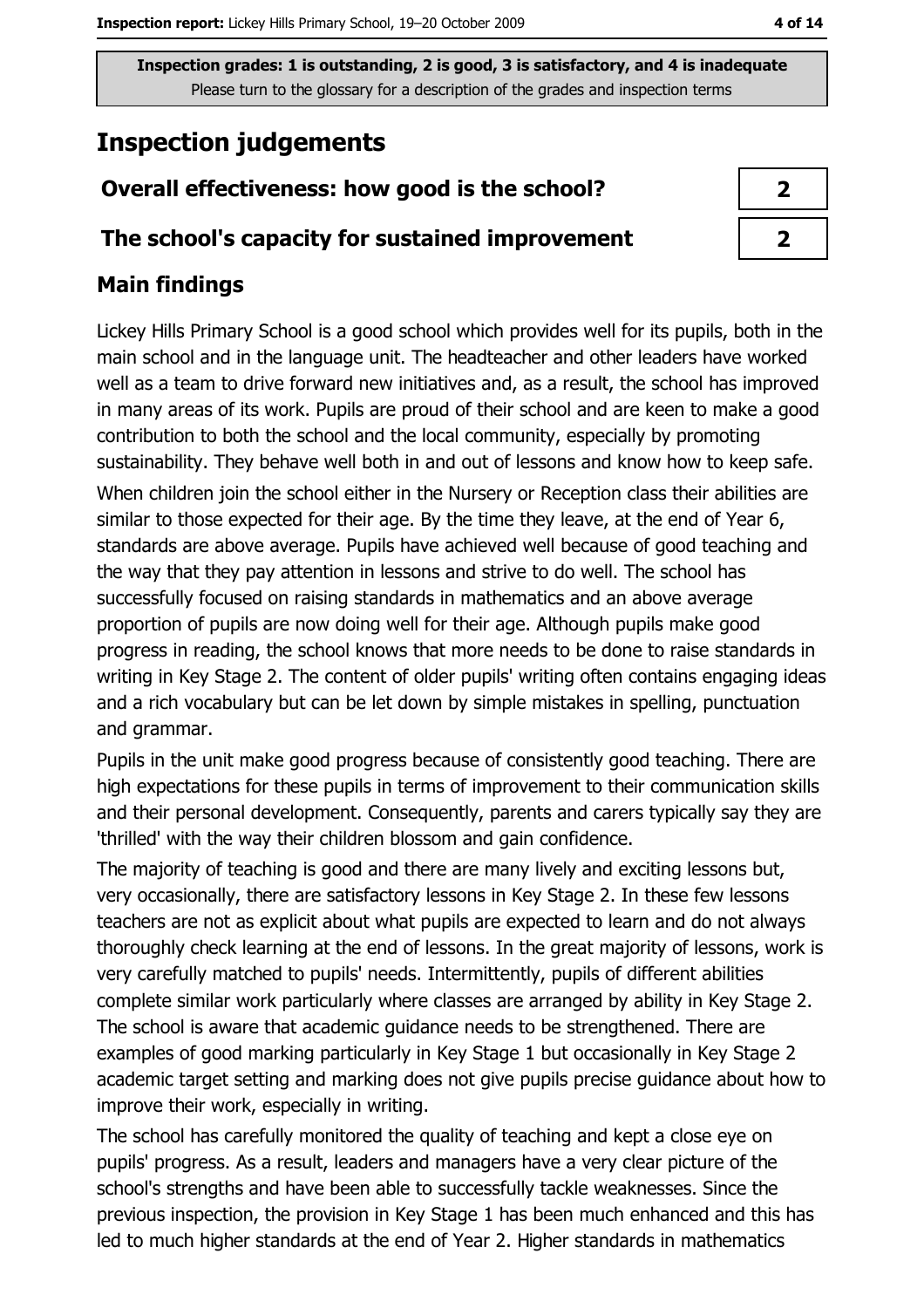have been secured in Key Stage 2 and there has been a more active approach to identifying and preventing underachievement by pupils. All this demonstrates the schools' good capacity for further improvement. The school provides good value for money.

#### What does the school need to do to improve further?

- Improve the quality of assessment in Key Stage 2 by:  $\blacksquare$ 
	- making sure that pupils always know exactly what they are expected to learn in all lessons and checking learning at the end of lessons
	- making certain that marking and target setting are used effectively to give pupils clear guidance about how to improve their work.
- Improve the quality of pupils' writing in Key Stage 2 by:
	- ensuring that pupils are able to spell accurately and use correct punctuation and grammar in their work
- Address minor inconsistencies in the quality of teaching in Key Stage 2 by:
	- ensuring that pupils learn at a good pace in all lessons
	- making certain that work is always planned carefully to match pupils' needs that have been identified by assessment.

#### **Outcomes for individuals and groups of pupils**

Pupils are make good progress in Key Stage 1. At the end of Year 2 they are reaching above average standards in reading, writing and mathematics. Pupils continue to make good progress in Key Stage 2. The school has boosted pupils' progress in mathematics and recognises the need to raise standards further in writing. The proportion of pupils doing well for their age in writing was disappointing in 2009 but currently more-able pupils are making at least satisfactory progress. Pupils with special education needs or disabilities, including those who are mainly taught in the unit, make good progress because they are well supported.

Pupils are polite, helpful and considerate and they make a considerable contribution to the calm ethos in school. They have a highly developed awareness of what is safe and unsafe. They acknowledge that there are some occasional minor fallings out but pupils are confident that these are dealt with appropriately by teachers. Consequently they feel safe in school. Pupils have a good awareness of how to keep healthy and try hard to adopt a healthy lifestyle, although they know that they occasionally eat the wrong things. Topic lessons are helping to develop pupils' spiritual, moral, social and cultural awareness. For example, pupils were able to understand that in the past many children faced incredible hardships and they were able to empathise with their plights. They are starting to have a greater understanding of other cultures through a good range of visits and visitors but they have more limited opportunities to have direct contact with children from different backgrounds to their own. Attendance rates are usually above average. Last year they dipped to average but attendance is now recovering to its former level.

 $\overline{\mathbf{2}}$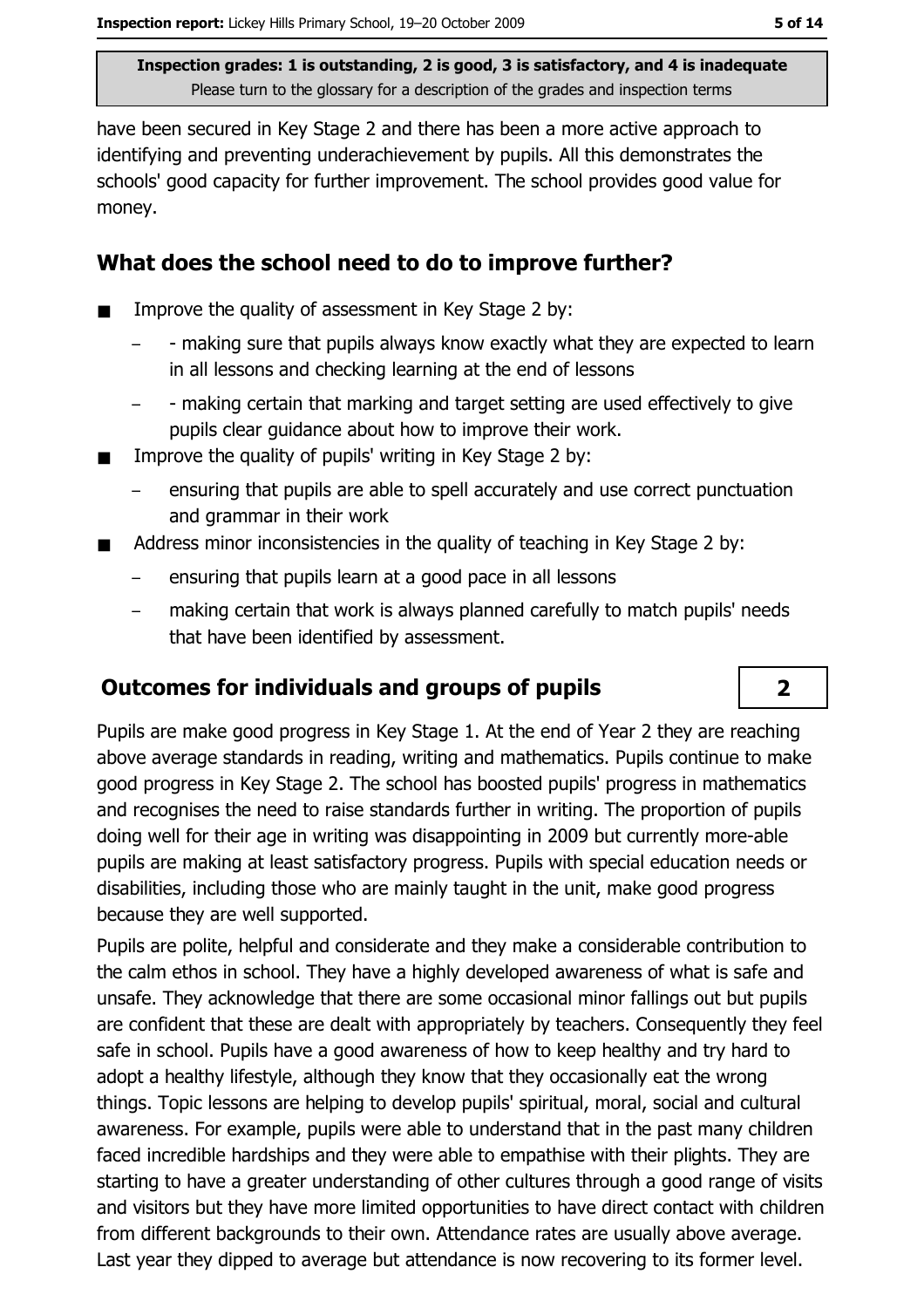Pupils are well prepared for their next stage of their education. Many of their academic skills are above average and they are confident in the use of information and communication technology. Pupils are self-assured individuals who are developing an understanding of enterprise and commerce while raising funds for those who are less fortunate than themselves.

These are the grades for pupils' outcomes

| Pupils' achievement and the extent to which they enjoy their learning                                                     |                |
|---------------------------------------------------------------------------------------------------------------------------|----------------|
| Taking into account:<br>Pupils' attainment <sup>1</sup>                                                                   | 2              |
| The quality of pupils' learning and their progress                                                                        | $\mathcal{P}$  |
| The quality of learning for pupils with special educational needs and/or<br>disabilities and their progress               | $\overline{2}$ |
| The extent to which pupils feel safe                                                                                      |                |
| <b>Pupils' behaviour</b>                                                                                                  |                |
| The extent to which pupils adopt healthy lifestyles                                                                       |                |
| The extent to which pupils contribute to the school and wider community                                                   |                |
| The extent to which pupils develop workplace and other skills that will<br>contribute to their future economic well-being |                |
| Taking into account:<br>Pupils' attendance <sup>1</sup>                                                                   |                |
| The extent of pupils' spiritual, moral, social and cultural development                                                   |                |

#### How effective is the provision?

Teachers have good subject knowledge and share this with students in a way that is easy to understand. Relationships are good and help teachers to manage behaviour in a very effective way. Many teachers have good questioning skills which they use both to check learning and to challenge and extend pupils' thinking. In the best lessons, work is carefully matched to pupils' abilities and often provides a good level of challenge to the most able. Occasionally, in Key Stage 2 pupils of different abilities within sets are given very similar work to complete. Pupils are usually made aware of what they are expected to learn and their learning is checked at the end of lessons but the school has correctly identified that this is not done in every lesson in Key Stage 2. Teaching assistants are

The grades for attainment and attendance are: 1 is high; 2 is above average; 3 is broadly average; and 4 is low.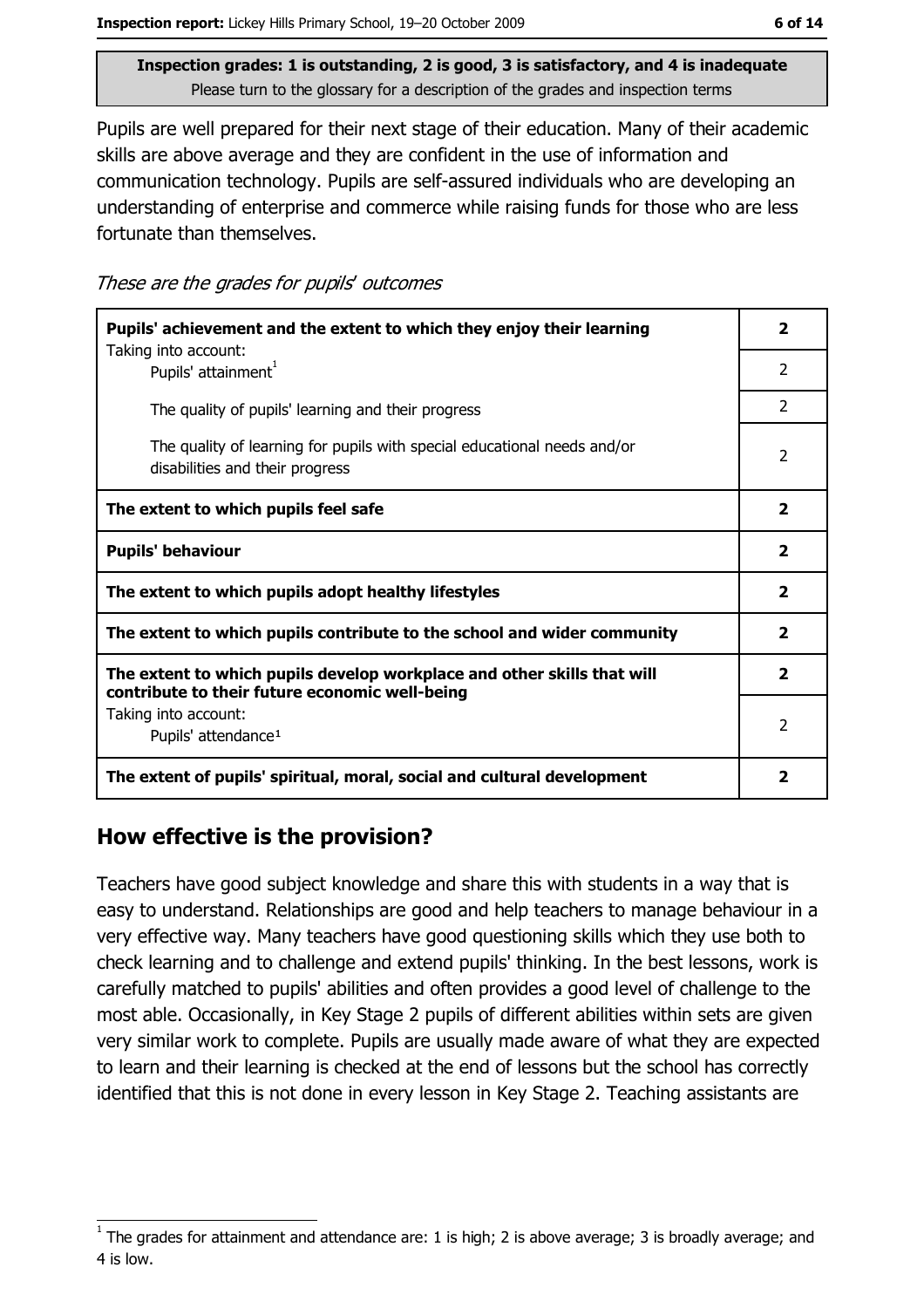effective at providing support in lessons especially for pupils with special educational needs and disabilities enabling them to make the same good progress as their peers. Pupils are often given good oral guidance in lessons. Teachers regularly mark pupil's books but, sometimes in Key Stage 2, they do not give specific instructions about how pupils can improve their work. For example, more-able pupils are often congratulated about their writing but not told why it is so good or how it could be made even better. The school is starting to use academic targets but is aware that these targets could be refined and used more effectively to help pupils to improve their work.

The school has worked very hard on improving the curriculum. There is good development of pupils' skills through lessons that are based on interesting themes relevant to pupils' experiences. Pupils have good opportunities to write at length in different subject areas. Careful checks are made to ensure coverage of the National Curriculum while promoting good continuity and progression. Pupils' needs and interests have been taken into account and, as a result, provision for creative subjects such as art and music has been strengthened. The school provides well for pupils with special educational needs and/or disabilities. Those who are taught mainly in the unit have access to a good curriculum further strengthened by opportunities to join mainstream lessons when appropriate. The school has not forgotten the needs of more-able pupils. As well as ensuring effective levels of challenge in the classroom there are extra activities for these pupils. The curriculum also successfully supports pupils' good personal development particularly through a wide range of enriching activities such as local and residential visits, and a very wide range of after school clubs. Partnerships are used well to extend the range of activities available ranging from music tuition for all in Year 4 to various after school football coaching sessions.

The quality of care is good and this is reflected in the way pupils feel at ease in the school. Vulnerable students and those with special education needs and/or disabilities are particularly well supported. This well targeted support is enhanced by good links with external agencies. The unit works exceptionally well with a range of partners.

| The quality of teaching                                                                                    |  |
|------------------------------------------------------------------------------------------------------------|--|
| Taking into account:<br>The use of assessment to support learning                                          |  |
| The extent to which the curriculum meets pupils' needs, including, where<br>relevant, through partnerships |  |
| The effectiveness of care, guidance and support                                                            |  |

These are the grades for the quality of provision

#### How effective are leadership and management?

Leaders and managers at all levels have worked very hard since the previous inspection and have substantially improved provision and outcomes for pupils. There is now a clear sense of direction and the school is firmly set on an upward trajectory. Through rigorous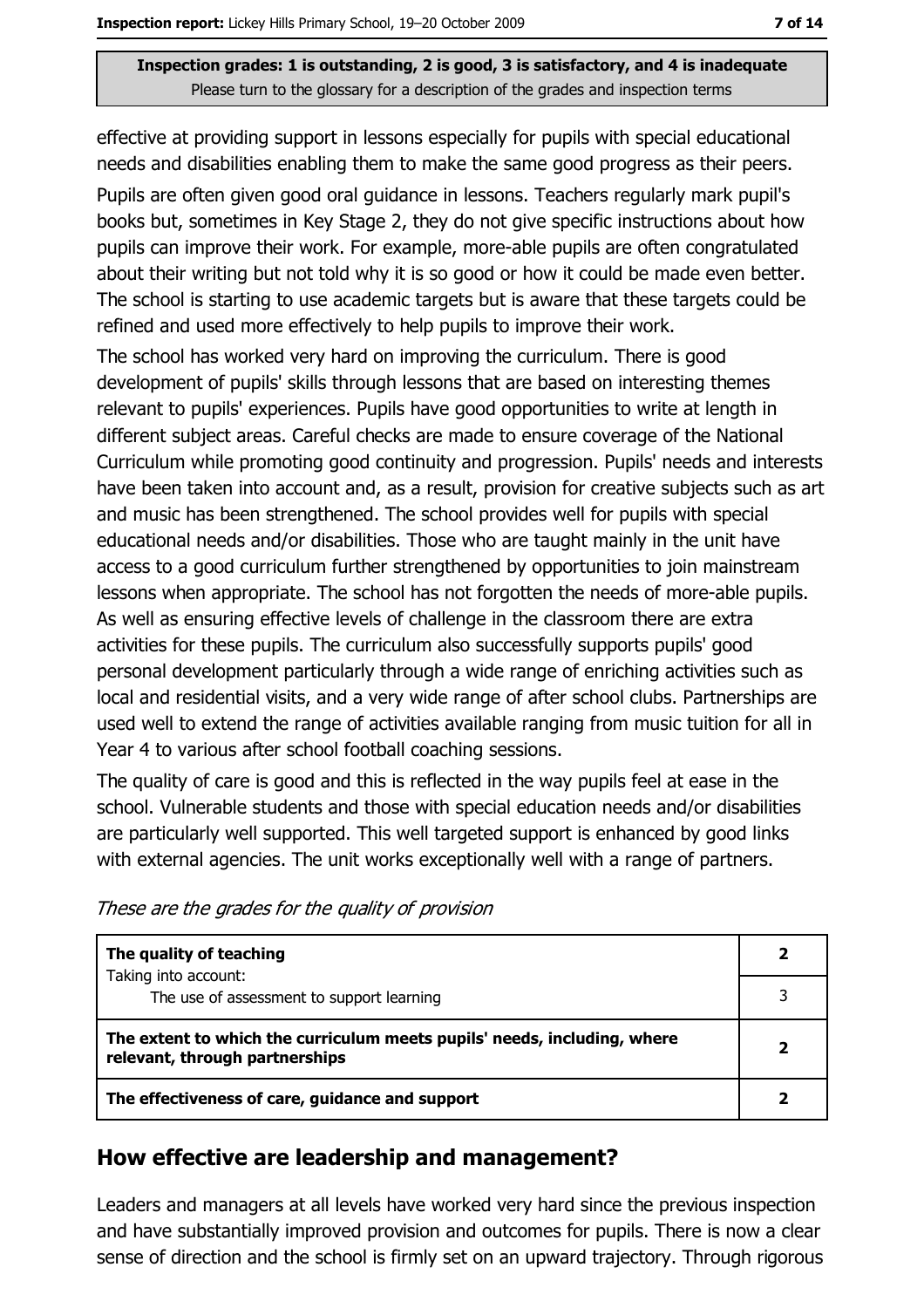monitoring of teaching and learning and very carefully tracking of pupils' progress, the school has recognised its strengths and ensured that weaknesses are properly identified and addressed. In particular, the headteacher has a very precise knowledge of the school and a quiet determination to raise standards even further. The way the school carefully checks the progress of different groups of pupils reflects its good commitment to promoting equal opportunities and tackling discrimination.

Governors have worked well with other leaders and managers to ensure that safeguarding procedures are of good quality. Governors are also very well informed about the school. They take their statutory responsibilities very seriously and are able to provide effective support and challenge. Parents and carers are provided with a good range of information, especially through the Parents' Forum and the school's website, and the school is currently developing a learning platform which has the potential to provide even more information. The school works well with a range of external agencies. For example, its work with speech therapists to promote pupils' listening skills has been particularly successful.

The school knows its own community well and is working hard to address each of the different strands of community cohesion. As a result, pupils have an increasing awareness of different religions and cultures. The nursery has a useful link with another nursery, where children come from different cultural heritages, and there are strong international links with a school in Africa. However, the school is aware that there is still more to do in ensuring that children have direct contact with children from a wider range of backgrounds.

| The effectiveness of leadership and management in embedding ambition and<br>driving improvement                                                                     |                         |
|---------------------------------------------------------------------------------------------------------------------------------------------------------------------|-------------------------|
| Taking into account:<br>The leadership and management of teaching and learning                                                                                      | 2                       |
| The effectiveness of the governing body in challenging and supporting the<br>school so that weaknesses are tackled decisively and statutory responsibilities<br>met | $\mathbf{2}$            |
| The effectiveness of the school's engagement with parents and carers                                                                                                | $\mathbf{2}$            |
| The effectiveness of partnerships in promoting learning and well-being                                                                                              | $\overline{\mathbf{2}}$ |
| The effectiveness with which the school promotes equality of opportunity and<br>tackles discrimination                                                              | $\mathbf{2}$            |
| The effectiveness of safeguarding procedures                                                                                                                        | $\overline{\mathbf{2}}$ |
| The effectiveness with which the school promotes community cohesion                                                                                                 | $\overline{\mathbf{2}}$ |
| The effectiveness with which the school deploys resources to achieve<br>value for money                                                                             |                         |

These are the grades for leadership and management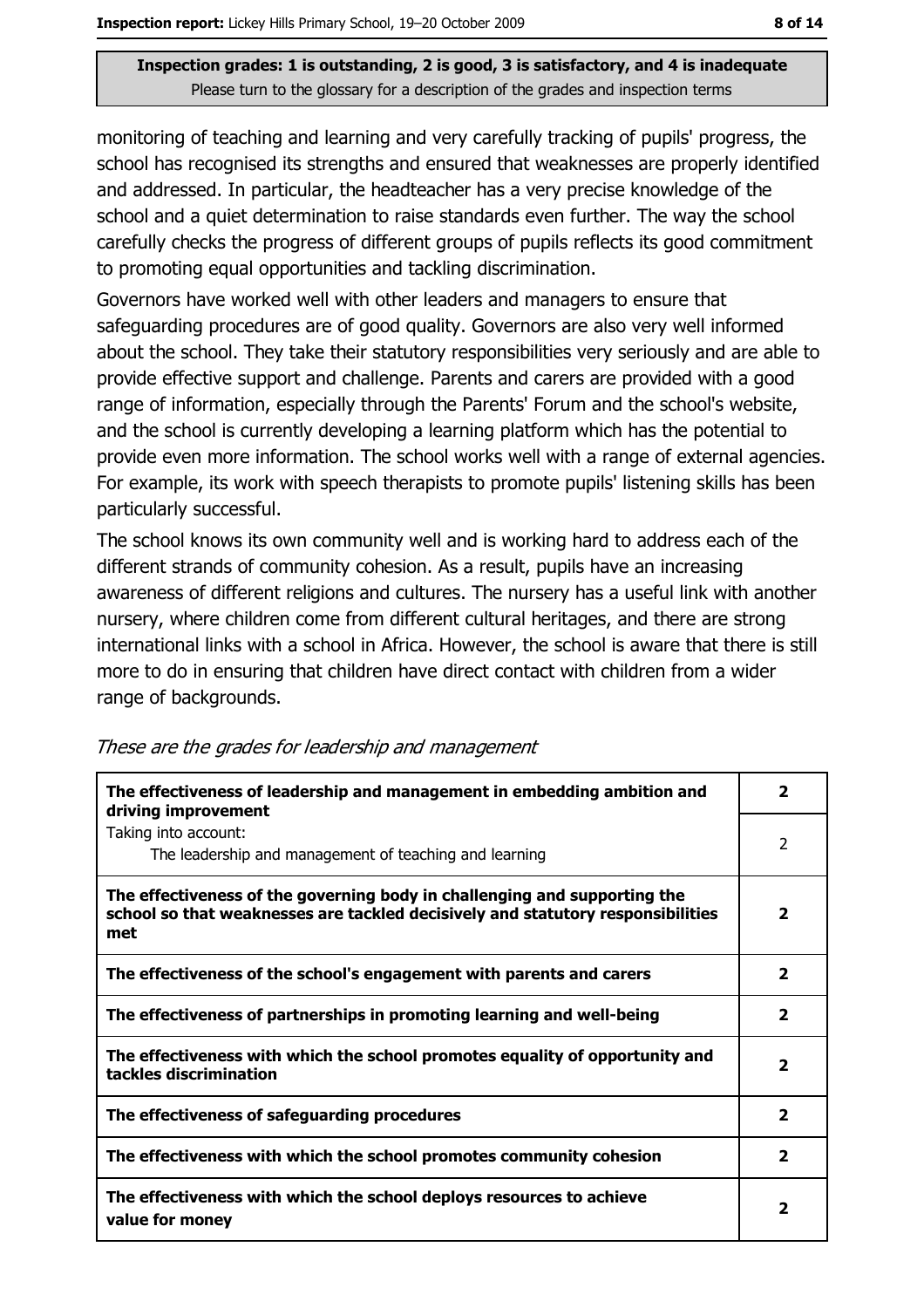#### **Early Years Foundation Stage**

When children join the Early Years Foundation Stage, in either the Nursery and Reception classes, their levels of attainment are similar to those expected for their age. By the time they join Year 1, standards are above those expected and children have made good progress because of the good quality support they receive. Induction procedures are good; parents and carers are delighted, typically commenting about the way their children 'settle quickly and with confidence'. Staff are vigilant in meeting the needs of children and welfare requirements are met. Activities are planned that interest and engage children and quickly move their learning on. Staff use questioning effectively to challenge children and progress their thinking and they model language well. Leadership and management are good and this is reflected in the way that staff work well as a team and share a vision about what can be done to enhance children's access to the outdoors. The younger children in the unit often join the other children in the Foundation Stage. However, when they are taught within the unit there is limited space for learning through play especially in an outdoor environment.

These are the grades for the Early Years Foundation Stage

| <b>Overall effectiveness of the Early Years Foundation Stage</b>                             |                |
|----------------------------------------------------------------------------------------------|----------------|
| Taking into account:                                                                         |                |
| Outcomes for children in the Early Years Foundation Stage                                    |                |
| The quality of provision in the Early Years Foundation Stage                                 |                |
| The effectiveness of leadership and management of the Early Years<br><b>Foundation Stage</b> | $\overline{2}$ |

#### **Views of parents and carers**

Parents and carers are generally positive about the school. Those with children who have not always found learning easy, and those who have children in the language unit, are particularly pleased with the way the school has supported them. A very small minority expressed concerns about the information they get about their children's progress. Last year the school changed the format of the end-of-year reports in response to parents' requests but has realised that parents and carers would like more explicit information about National Curriculum levels and more regular written information about their children's progress. Plans are already in place to address these matters. A few parents and carers had individual concerns. These concerns were followed up in confidence by the inspection team. It was found that the school was already aware of the majority of these matters and was taking action.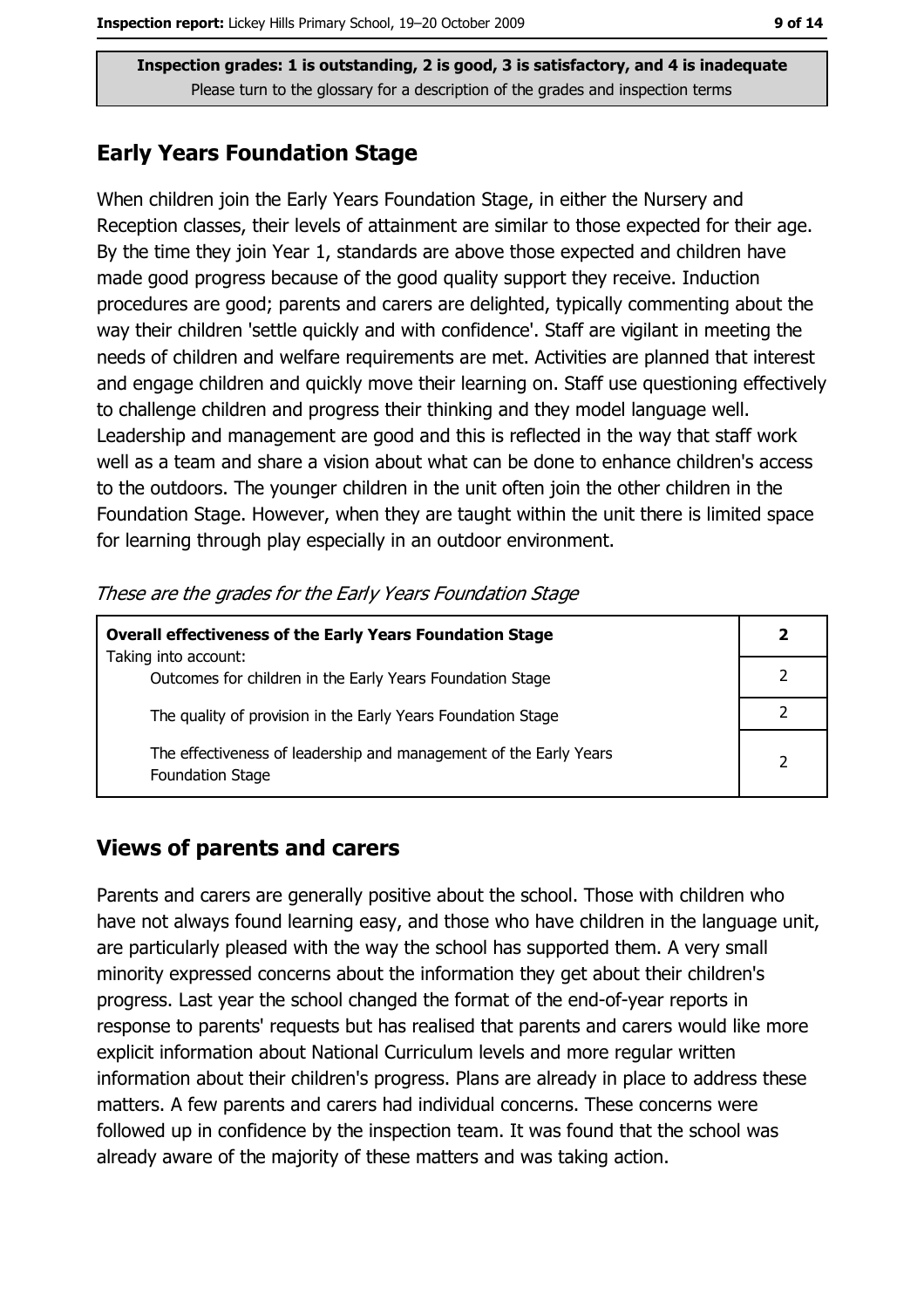#### Responses from parents and carers to Ofsted's questionnaire

Ofsted invited all the registered parents and carers of pupils registered at insert name of school to complete a questionnaire about their views of the school.

In the questionnaire, parents and carers were asked to record how strongly they agreed with 13 statements about the school. The inspection team/inspector received 108 completed questionnaires by the end of the on-site inspection. In total, there are 408 pupils registered at the school.

| <b>Statements</b>                                                                                                                                                                                                                                       | <b>Strongly</b><br><b>Agree</b> |               | <b>Agree</b> |               |                | <b>Disagree</b> |                | <b>Strongly</b><br>disagree |  |
|---------------------------------------------------------------------------------------------------------------------------------------------------------------------------------------------------------------------------------------------------------|---------------------------------|---------------|--------------|---------------|----------------|-----------------|----------------|-----------------------------|--|
|                                                                                                                                                                                                                                                         | <b>Total</b>                    | $\frac{0}{0}$ | <b>Total</b> | $\frac{0}{0}$ | <b>Total</b>   | $\frac{0}{0}$   | <b>Total</b>   | $\frac{1}{2}$               |  |
| My child enjoys school                                                                                                                                                                                                                                  | 49                              | 45            | 58           | 54            | 1              | 1               | 0              | 0                           |  |
| The school keeps my child<br>safe                                                                                                                                                                                                                       | 59                              | 55            | 47           | 44            | $\overline{2}$ | $\overline{2}$  | 0              | 0                           |  |
| The school informs me<br>about my child's progress                                                                                                                                                                                                      | 25                              | 23            | 62           | 57            | 13             | 12              | $\overline{2}$ | $\overline{2}$              |  |
| My child is making enough<br>progress at this school                                                                                                                                                                                                    | 31                              | 29            | 65           | 60            | 10             | 9               | 0              | $\mathbf 0$                 |  |
| The teaching is good at this<br>school                                                                                                                                                                                                                  | 39                              | 36            | 59           | 55            | $\overline{2}$ | $\overline{2}$  | 0              | $\mathbf 0$                 |  |
| The school helps me to<br>support my child's learning                                                                                                                                                                                                   | 37                              | 34            | 58           | 54            | 11             | 10              | 0              | 0                           |  |
| The school helps my child to<br>have a healthy lifestyle                                                                                                                                                                                                | 37                              | 34            | 65           | 60            | $\overline{2}$ | $\overline{2}$  | $\overline{2}$ | $\overline{2}$              |  |
| The school makes sure that<br>my child is well prepared for<br>the future (for example<br>changing year group,<br>changing school, and for<br>children who are finishing<br>school, entering further or<br>higher education, or<br>entering employment) | 25                              | 23            | 71           | 66            | 3              | 3               | 0              | $\mathbf 0$                 |  |
| The school meets my child's<br>particular needs                                                                                                                                                                                                         | 30                              | 28            | 65           | 60            | 9              | 8               | 1              | $\mathbf{1}$                |  |
| The school deals effectively<br>with unacceptable behaviour                                                                                                                                                                                             | 21                              | 20            | 65           | 61            | 11             | 10              | 1              | $\mathbf{1}$                |  |
| The school takes account of<br>my suggestions and<br>concerns                                                                                                                                                                                           | 20                              | 19            | 75           | 69            | 5              | 5               | 0              | 0                           |  |
| The school is led and<br>managed effectively                                                                                                                                                                                                            | 26                              | 24            | 62           | 57            | 12             | 11              | 0              | $\mathbf 0$                 |  |
| Overall, I am happy with my<br>child's experience at this<br>school                                                                                                                                                                                     | 42                              | 45            | 42           | 45            | $\overline{2}$ | $\overline{2}$  | $\mathbf{1}$   | $\mathbf{1}$                |  |

The table above summarises the responses that parents and carers made to each statement. The percentages indicate the proportion of parents and carers giving that response out of the total number of completed questionnaires. Where one or more parents and carers chose not to answer a particular question, the percentages will not add up to 100%.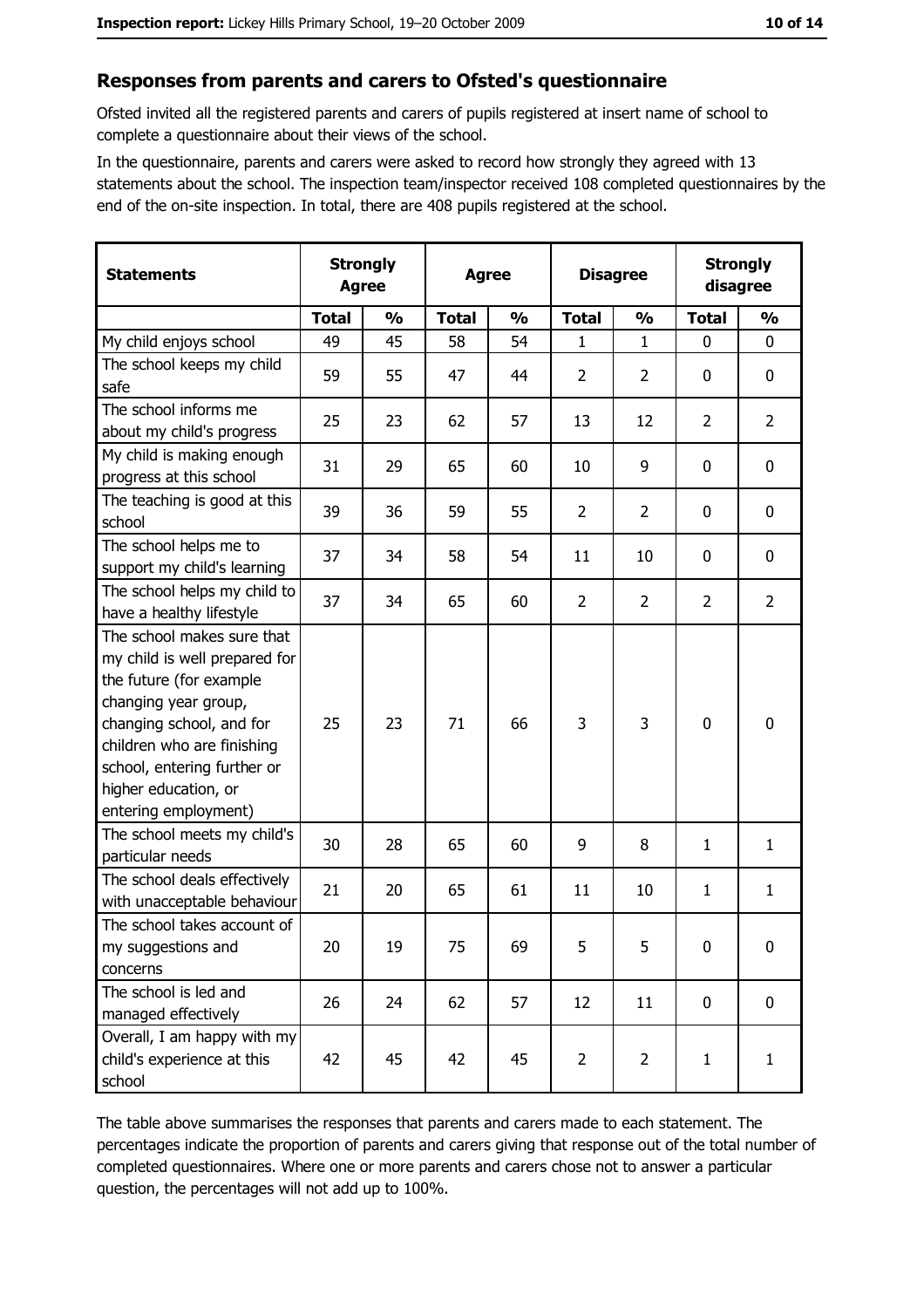## Glossary

| <b>Grade</b> | <b>Judgement</b> | <b>Description</b>                                                                                                                                                                                                               |  |
|--------------|------------------|----------------------------------------------------------------------------------------------------------------------------------------------------------------------------------------------------------------------------------|--|
| Grade 1      | Outstanding      | These features are highly effective. An oustanding<br>school provides exceptionally well for its pupils' needs.                                                                                                                  |  |
| Grade 2      | Good             | These are very positive features of a school. A school<br>that is good is serving its pupils well.                                                                                                                               |  |
| Grade 3      | Satisfactory     | These features are of reasonable quality. A satisfactory<br>school is providing adequately for its pupils.                                                                                                                       |  |
| Grade 4      | Inadequate       | These features are not of an acceptable standard. An<br>inadequate school needs to make significant<br>improvement in order to meet the needs of its pupils.<br>Ofsted inspectors will make further visits until it<br>improves. |  |

### What inspection judgements mean

#### Overall effectiveness of schools inspected between September 2007 and July 2008

|                       | Overall effectiveness judgement (percentage of<br>schools) |      |                     |                   |
|-----------------------|------------------------------------------------------------|------|---------------------|-------------------|
| <b>Type of school</b> | <b>Outstanding</b>                                         | Good | <b>Satisfactory</b> | <b>Inadequate</b> |
| Nursery schools       | 39                                                         | 58   | 3                   | 0                 |
| Primary schools       | 13                                                         | 50   | 33                  | 4                 |
| Secondary schools     | 17                                                         | 40   | 34                  | 9                 |
| Sixth forms           | 18                                                         | 43   | 37                  | $\overline{2}$    |
| Special schools       | 26                                                         | 54   | 18                  | $\overline{2}$    |
| Pupil referral units  | 7                                                          | 55   | 30                  | 7                 |
| All schools           | 15                                                         | 49   | 32                  | 5                 |

New school inspection arrangements were introduced on 1 September 2009. This means that inspectors now make some additional judgements that were not made previously.

The data in the table above were reported in The Annual Report of Her Majesty's Chief Inspector of Education, Children's Services and Skills 2007/08.

Percentages are rounded and do not always add exactly to 100. Secondary school figures include those that have sixth forms, and sixth form figures include only the data specifically for sixth form inspection judgements.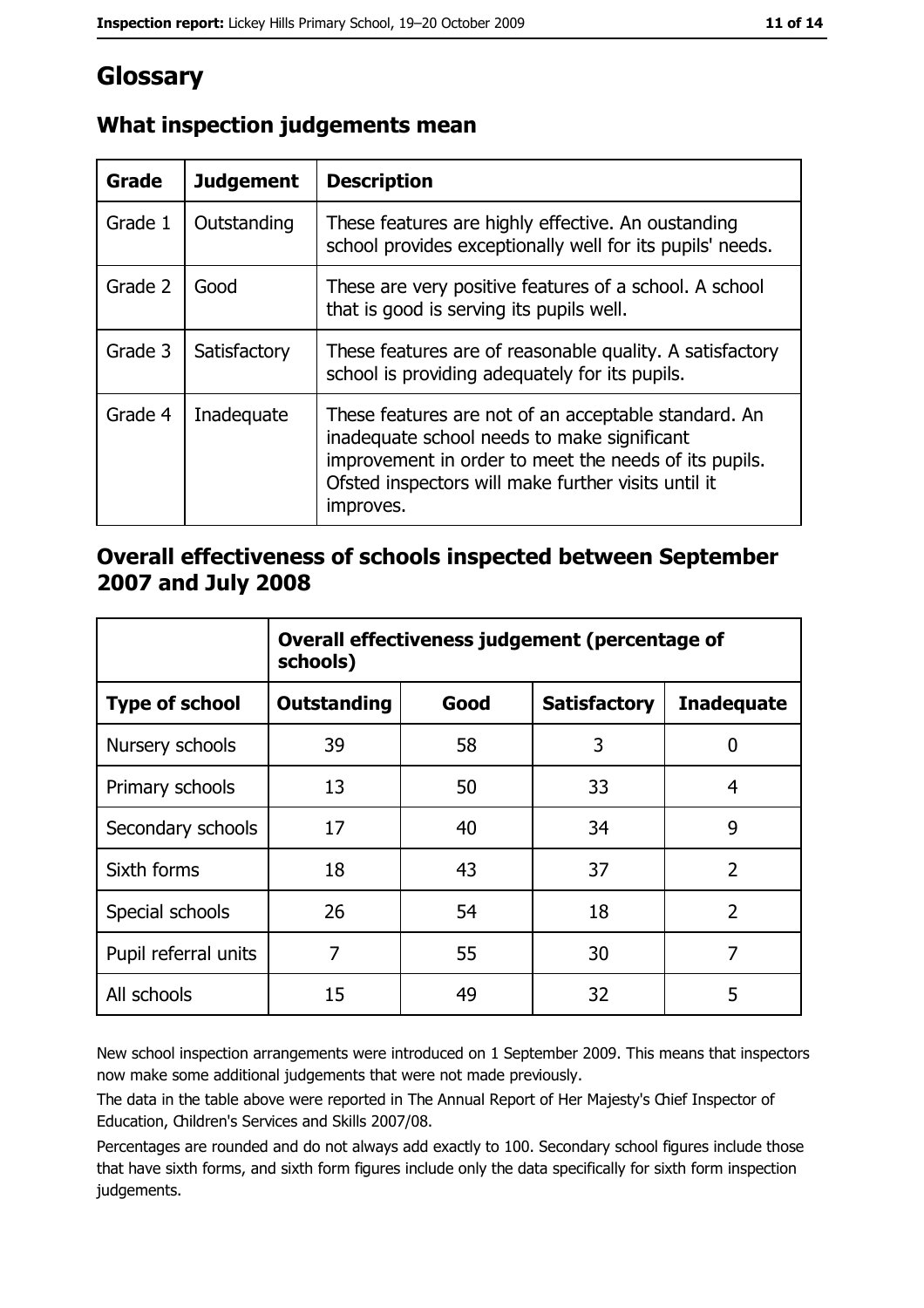## **Common terminology used by inspectors**

| Achievement:                  | the progress and success of a pupil in<br>their learning, development or training.                                                                                                                                                                                                                           |
|-------------------------------|--------------------------------------------------------------------------------------------------------------------------------------------------------------------------------------------------------------------------------------------------------------------------------------------------------------|
| Attainment:                   | the standard of the pupils' work shown by<br>test and examination results and in<br>lessons.                                                                                                                                                                                                                 |
| Capacity to improve:          | the proven ability of the school to<br>continue improving. Inspectors base this<br>judgement on what the school has<br>accomplished so far and on the quality of<br>its systems to maintain improvement.                                                                                                     |
| Leadership and management:    | the contribution of all the staff with<br>responsibilities, not just the headteacher,<br>to identifying priorities, directing and<br>motivating staff and running the school.                                                                                                                                |
| Learning:                     | how well pupils acquire knowledge,<br>develop their understanding, learn and<br>practise skills and are developing their<br>competence as learners.                                                                                                                                                          |
| <b>Overall effectiveness:</b> | inspectors form a judgement on a school's<br>overall effectiveness based on the findings<br>from their inspection of the school. The<br>following judgements, in particular,<br>influence what the overall effectiveness<br>judgement will be.                                                               |
|                               | The school's capacity for sustained<br>improvement.<br>Outcomes for individuals and groups<br>of pupils.<br>The quality of teaching.<br>The extent to which the curriculum<br>meets pupil's needs, including where<br>relevant, through partnerships.<br>The effectiveness of care, guidance<br>and support. |
| Progress:                     | the rate at which pupils are learning in<br>lessons and over longer periods of time. It<br>is often measured by comparing the<br>pupils' attainment at the end of a key<br>stage with their attainment when they<br>started.                                                                                 |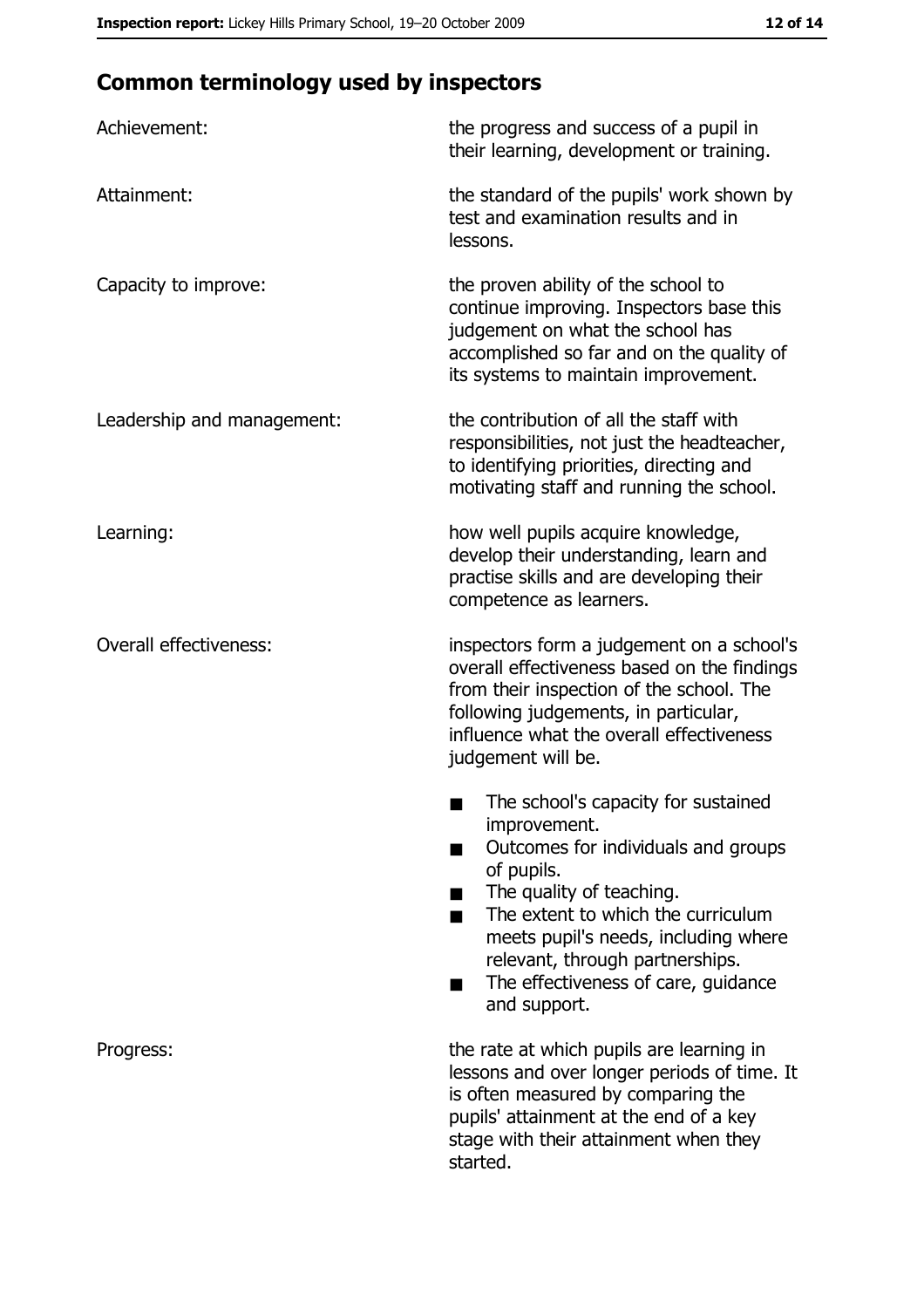This letter is provided for the school, parents and carers to share with their children. It describes Ofsted's main findings from the inspection of their school.



#### 21 October 2009

Dear Children

Inspection of Lickey Hills Primary School, Rednal B45 8EU

It was a delight and a privilege to visit your school. The inspection team really enjoyed talking with you all and listened very carefully to what you had to say. You go to a good school that is getting better all the time. It's clear that you have a good time at school because of all the fun things you get to do. The science demonstrations looked very exciting. We enjoyed listening to you talk about the good work done by the School Council, the Eco Committee and the Healthy Schools Committee. We thought you were very well informed about how to keep healthy and safe and were very impressed by your work on sustainability. Your behaviour is good. You have good manners and make visitors very welcome indeed. We think that you all make a really important contribution to your school.

Children get off to a good start in the Nursery and Reception classes. You are all making good progress and by the end of Year 6 you are reaching standards that are above those reached by other children in schools nationally. Many of the older pupils produce some really interesting writing but we have asked your teachers to help them to make sure that their spellings, grammar and punctuation are always correct. Your teachers work very hard and most of your lessons are good. Occasionally lessons in Key Stage 2 are a little slow. This affects your learning so we have asked your teachers to make sure that learning moves on at a good rate in all lessons. Teachers usually tell you exactly what you are expected to learn at the start of lessons and check your learning at the end of the session. We have asked them to make sure they do this in all lessons in Key Stage 2 and to make sure they plan work for you that's not too easy or too hard.

Teachers give you lots of help during your lessons but we have asked teachers in Key Stage 2 to improve the way they mark your books and use targets so you know exactly how to improve your work. You told us that the staff look after you very well and we agree. The people who run your school are working hard to make it an even better place. I wish you well for the future.

Yours sincerely Susan Walsh Lead inspector